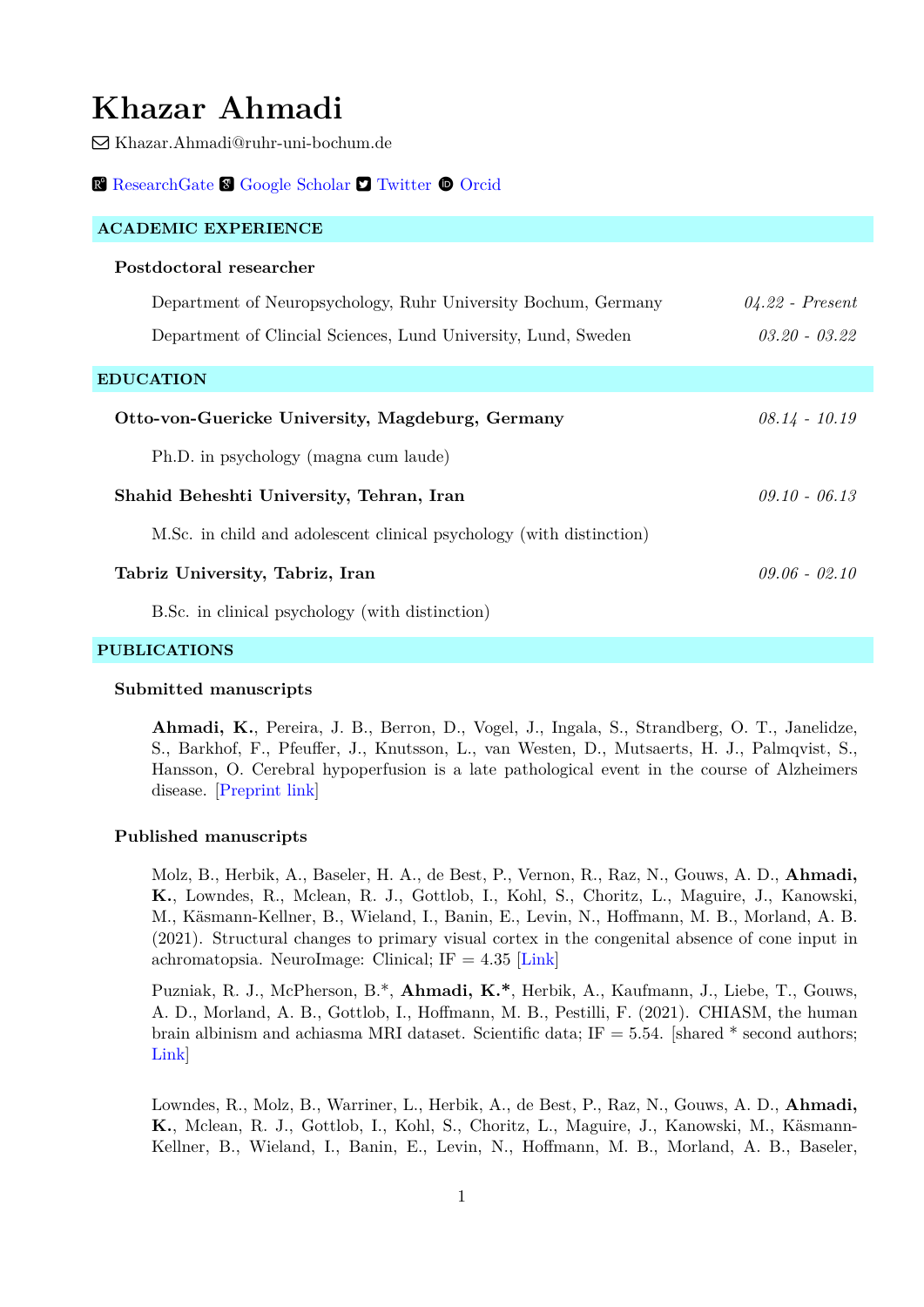H. (2021). Structural differences across multiple visual cortical regions in the absence of cone function in congenital achromatopsia. Frontiers in Neuroscience; IF =  $4.67$ . [[Link\]](https://www.frontiersin.org/articles/10.3389/fnins.2021.718958/full)

**Ahmadi, K.**, Fracasso, A., Puzniak, R. J., Gouws, A. D., Yakupov, R., Speck, O., Kaufmann, J., Pestilli, F., Dumoulin, S. O., Morland, A. B.,Hoffmann, M. B. (2020).Triple visual hemifield maps in optic chiasm hypoplasia. NeuroImage; IF  $= 6.55$ . [\[Link\]](https://doi.org/10.1016/j.neuroimage.2020.116822)

Carvalho, J., Invernizzi, A., **Ahmadi, K.**, Hoffmann, M. B., Renken, R. J., Cornelissen, F. W. (2020).Micro-probing enables fine-grained mapping of neuronal populations using fMRI. NeuroImage; IF =  $6.55$ . [[Link\]](https://doi.org/10.1016/j.neuroimage.2019.116423)

Puzniak, R. J., **Ahmadi, K.**, Kaufmann, J., Gouws, A. D., Morland, A. B., Pestilli, F., Hoffmann, M. B. (2019). Quantifying nerve decussation abnormalities in the optic chiasm. NeuroImage: Clinical; IF =  $4.35$ . [\[Link\]](https://www.sciencedirect.com/science/article/pii/S2213158219304024)

**Ahmadi, K.**, Herbik, A., Wagner, M., Kanowski, M., Thieme, H., Hoffmann, M. B. (2019). Population receptive field and connectivity properties of the early visual cortex in human albinism. NeuroImage; IF  $= 6.55$ . [[Link](https://www.sciencedirect.com/science/article/pii/S1053811919306962)]

Eick, C., **Ahmadi, K.**, Sweeney-Reed, C. M., Hoffmann, M. B. (2019). Interocular transfer of visual memory: influence of visual impairment and abnormalities of the optic chiasm. Neuropsychologia; IF  $= 2.88$ . [[Link\]](https://www.sciencedirect.com/science/article/pii/S0028393218304718)

**Ahmadi, K.**, Fracasso, A., van Dijk, J. A., Kruijt, C., van Genderen, M., Dumoulin, S. O., & Hoffmann, M. B. (2018). Altered organization of the visual cortex in FHONDA syndrome. NeuroImage; IF =  $6.55$ . [\[Link\]](https://www.sciencedirect.com/science/article/pii/S1053811918301605)

Arngrim+, N., Hougaard+, A., **Ahmadi, K.\***, Vestergaard\*, M. B., Schytz, H. W., Amin, F. M., Larsson, H.B.W., Olesen, J., Hoffmann, M.B. & Ashina, M. (2017). Heterogenous migraine aura symptoms correlate with visual cortex functional magnetic resonance imaging responses. Annals of neurology; IF = 9.03. [shared  $+$  first &  $*$  second authors; [Link\]](https://onlinelibrary.wiley.com/doi/abs/10.1002/ana.25096)

Hoffmann, M. B., Thieme, H., & **Ahmadi, K.** (2017). Potential of fMRI for the Functional Assessment of the Pathological Visual System. Klinische Monatsblätter für Augenheilkunde, 234(03), 303-310. [\[Link](https://www.thieme-connect.com/products/ejournals/abstract/10.1055/s-0043-103960)]

**Ahmadi, K.**, Pouretemad, H. R., Esfandiari, J., Yoonessi, A., Yoonessi, A. (2015). Psychophysical evidence for impaired Magno, Parvo, and Konio-cellular pathways in dyslexic children. Journal of ophthalmic & vision research, 10(4), 433-40. [[Link\]](https://www.ncbi.nlm.nih.gov/pmc/articles/PMC4795394/)

#### **CONFERENCE PRESENTATIONS**

#### **Oral presentations**

**Ahmadi, K.** (2022). Tau accumulation is associated with fiber-specific white matter degeneration in Alzheimers disease. International Society for Magnetic Resonance in Medicine (ISMRM), London, England.

**Ahmadi, K.** (2022). Disentangling fiber-specific white matter alterations in relation to hallmarks of Alzheimer's disease. Alzheimer's Disease and Parkinson's Disease (ADPD), Barcelona, Spain.

**Ahmadi, K.** (2021). Altered cerebral blood perfusion in Alzheimers disease spectrum and its association with amyloid-*β* and tau pathology. Alzheimer's Disease and Parkinson's Disease (ADPD), Virtual conference.

**Ahmadi, K.** (2018). Macroscopic and mesoscopic cortical organization in congenital visual pathway abnormalities. Brain-in-depth (BID) - Symposium on layer-dependent MRI, German Center for Neurodegenerative Diseases (DZNE), Magdeburg, Germany.